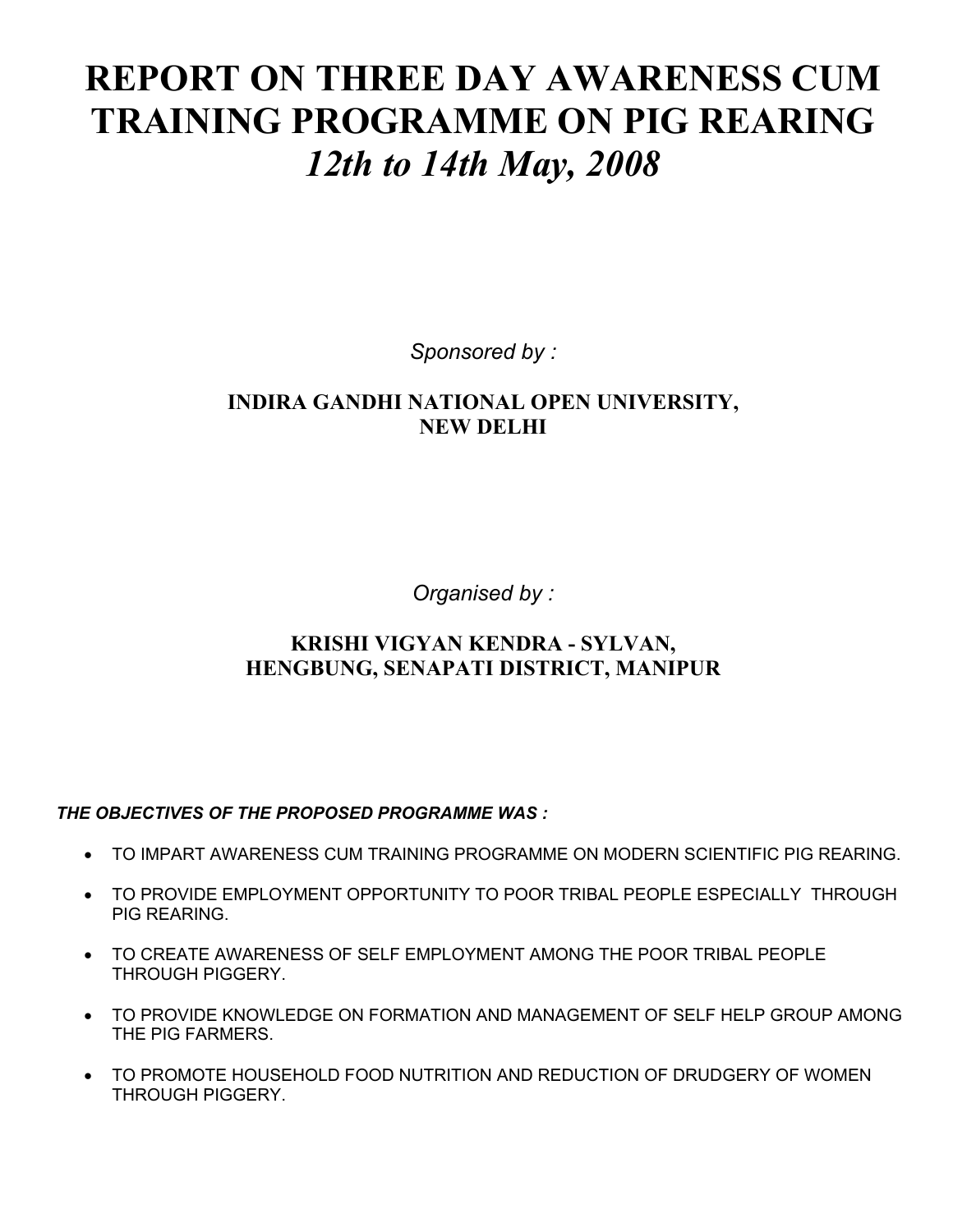### **Collaborating institutes**:

- 1. School of Agriculture, IGNOU, New Delhi.
- 2. IGNOU, Regional Centre, Imphal, Manipur.
- 3. KVK-Sylvan-FEEDS, Hengbung, Senapati Dist. Manipur.

A three-day *"Awareness-cum-training programme on Pig Rearing*" was organised at Krishi Vigyan Kendra – Sylvan, Hengbung, Senapati District, Manipur from 12th to 14th May 2008 in collaboration with KVK-Sylvan, Hengbung, Senapati District, Manipur and IGNOU, Regional Centre, Imphal, Manipur. It was sponsored by the School of Agriculture, IGNOU, New Delhi through the Regional Director, IGNOU, Imphal Centre, Manipur.The co-ordinator of the training programme were Dr.N.Muhindro Singh, Subject Matter Specialist (Vety &AH), KVK-Sylvan,Hengbung & Dr.Vijayakumar, Lecturer, SoA, IGNOU, New Delhi.

There were altogether 50 (fifty) trainees including 29 female participants. A total of 50 participants involved in Pig rearing from Hengbung, Tumnoupokpi, Yaikongpao, Tungjoi Taphou, Tungjoi, Lhangkichoi, M. Ningthouphou, Taphou Kuki, S. Changoubang, Mayangkhang, Rikhumai Taphou, Khengjang and Siangai Namdai villages of Senapati district of Manipur participated in the programme (Copy of registered participants enclosed).

Out of a total of six blocks of the district, four blocks namely Kangpokpi, Saitu-Gamphazol, Tadubi and Paomata were represented in the programme (*Fig.no.2*). All the participants were mainly scheduled tribes comprising the Kuki and Naga tribes who are the major community residing the district.

The average age of the trainees is 36 years with 45 years being the oldest age and 27 years being the least. The age group of 25-30 years represented the maximum numbers of trainees while the age group of 35-40 years represented the least*.*There were trainees who were school drop-outs but are engaged in livestock farming mainly the pig rearing for self employment as well as income generation for their livelihood and household food nutrition.

The whole duration of the training programme was photographed as well as video graphed for an official documentation of the programme as well as onward submission of the report to the Director, School of Agriculture, IGNOU, New Delhi , Regional Director, IGNOU, Imphal Centre, Manipur and for library record of the KVK\_Sylvan and FEEDS,Manipur. The same shall also be submitted to the Zonal Co-ordinator, Indian Council of Agricultural Research for North East Hill Region, Umiam, Shillong.The training programme was covered by the Doordarshan Kendra, Imphal and the local dailies .

The programme was inaugurated on the12th May 2008 by Dr. R.K. Ranjit Singh, Regional Director, IGNOU Regional Centre, Imphal. Dr. Th. Jeevan Singh, Joint Director (Administration), Dept. of Veterinary Science & Animal Husbandry, Govt of Manipur was the Guest of Honour. Dr. R.K. Imotomba Singh, Programme Coordinator, KVK-Sylvan, Dr. Ch. Esau, Veterinary Officer and Dr. Ng. Ibotombi Singh, Veterinary Officer, Dept. of Veterinary Science & Animal Husbandry, Govt of Manipur, Dr. P. Vijayakumar, Lecturer, School of Agriculture, IGNOU and Dr. N.Muhindro Singh, SMS (Vety. & AH), KVK-Sylvan were present in the function.

In his inaugural speech, Dr. R.K. Ranjit Singh emphasised that Pig Rearing is part of the culture of Manipur and they sacrifice pigs during festivals and functions. He also said that this training programme will improve the quality of pig rearing system. Dr. Jeevan Singh emphasised on the need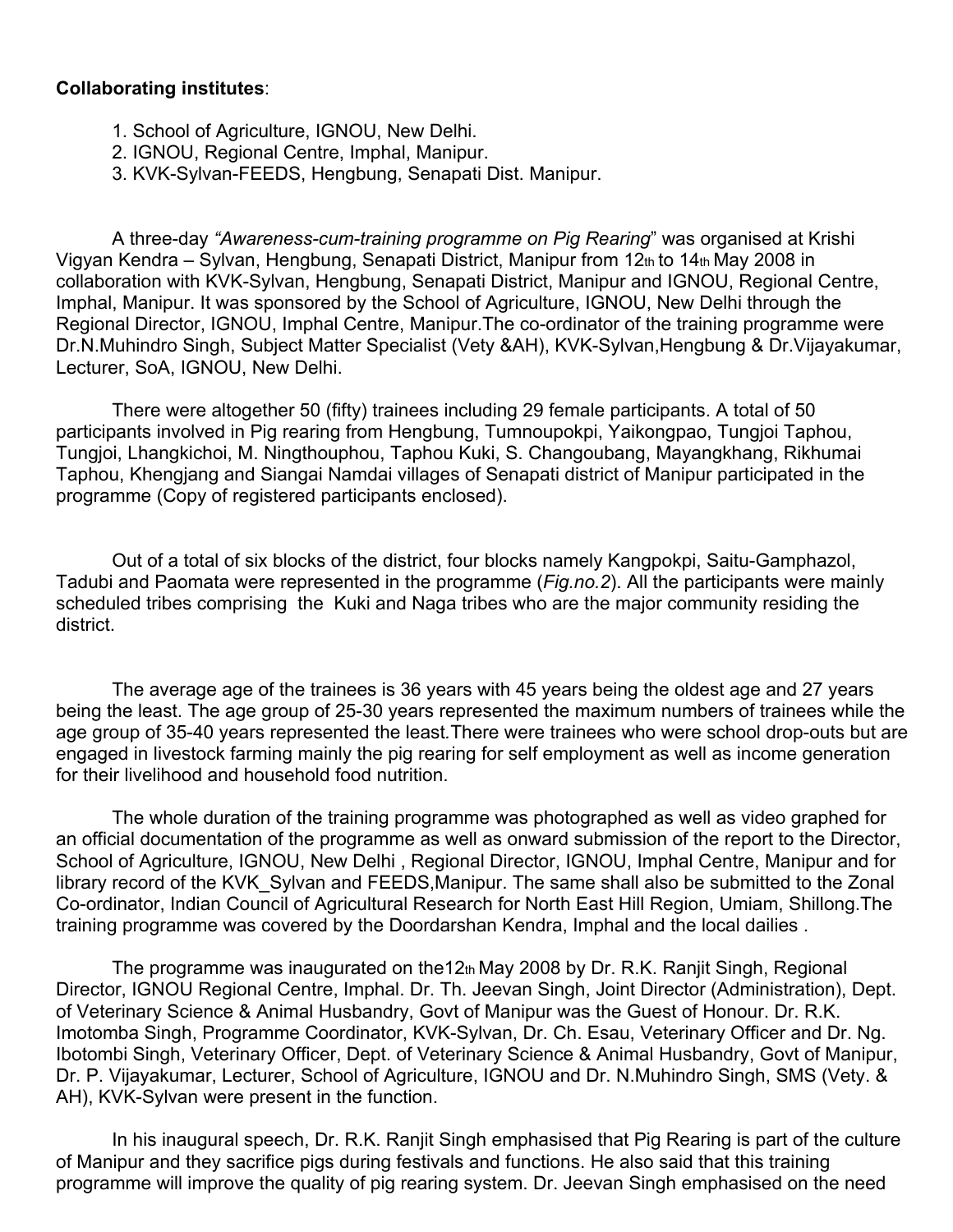for scientific intervention on traditional system of pig rearing in the hills so that the farmers can enhance the income generation by improving the productivity of the pigs. Dr. R.K. Imotomba Singh stressed on the need for such training programmes will upgrade the knowledge and skills of the farming community thereby improving their socio-economic status. Mr. Paominlen Kipgen,Secretary, FEEDS, Manipur gave the vote of thanks.

The 3 days programme consisted of two days of lecturers in various topics of Pig rearing and one-day field cum demonstration visit to Department of Animal Science, College of agriculture, Central Agricultural University, Imphal. Resource persons from various institutes viz. Dept. of Veterinary Science & Animal Husbandry, Govt of Manipur, Department of Animal Science, College of Agriculture, Central Agricultural University, Imphal, Krishi Vigyan Kendra-Sylvan, Hengbung and School of Agriculture, IGNOU, New Delhi delivered the lectures. All the lecture sessions were followed by an interaction session in which participants interacted with the resource persons. The participants were also shown video clippings on pig rearing.

On the first day i.e. 12th May'2008, there were four lectures. In the morning session, *Dr. P. Vijayakumar*, Lecturer, School of Agriculture gave an overview about the School of Agriculture, IGNOU. He narrated the activities taken up by the School in developing various need-based awareness, certificate and diploma programmes in collaboration with various national and international agencies to cater to the educational needs of rural mass especially in the remote areas of the country. He further said that the School has already launched two awareness and 4 diploma programmes and will be offering Certificate in Organic Farming and Certificate in Sericulture from July 2008 session. He also gave an overview about pig rearing practices. It was followed by an orientation of the training programme by *Dr.N.Muhindro Singh*, SMS (Vety), KVK-Sylvan. In the afternoon session, Dr. Jeevan Singh, Joint Director, Department of Animal Husbandry and Veterinary, Government of Manipur delivered his lecture on Pig rearing in Manipur – An introduction. In his lecture, he explained about the importance of pig rearing and its scope in Manipur. Next lecture was on the diseases of the Pigs by Dr. Ng Ibotombi Singh, Veterinary Officer, Disease Investigation Laboratory, Dept. of Animal Husbandry and Veterinary, Govt. of Manipur. He discussed about the different types of diseases which affects the pigs in Manipur, their causes, treatment and control. This was followed by a lecture on Management of Pigs by Dr. Esau, Veterinary Officer, Dept. of Animal Husbandry and Veterinary, Govt. of Manipur. He discussed about the management of pigswith respect to feeding, housing and health care.

On the second day i.e. 13th May'2008, the participants were taken to Dept. of Animal Sciences, College of Agriculture (CoA), Central Agricultural University, Imphal as a part of demonstration cum field visit. In the morning session, *Prof. M. Dhaneswar Singh*, Head, Dept. of Animal Sciences, CoA, Central Agricultural University, Imphal gave a lecture on the scientific feeding and housing of pigs and piglets. This was followed by a lecture on Health care management, vaccination of pigs and piglets by *Dr. Romi Maibam*, Consultant (Veterinary), ILDCS, Imphal. The last lecture of the forenoon session was delivered by *Prof. M. Dhaneswar Singh* on the role of pig farmers in tribal/rural development in the hills. In the afternoon session, the participants were taken to the pig farm of CAU for demonstration of feeding, housing, management, castration and health care of pigs and piglets. Demonstration sessions were taken by *Prof. M. Dhaneswar Singh, Dr. Romi Maibam and Dr.N.Muhindro Singh* on the different topics stated above.

On the final day of the programme day i.e. 14th May'2008, in the morning session, *Dr. R.K. Imotomba Singh*, Programme Coordinator, KVK-Sylvan gave an overview on Self Help Groups and pig cooperative movement in Manipur. It was followed by a lecture on convention and nonconventional feeds and feeding of pig by *Dr.N.Muhindro Singh,* SMS (Vety),KVK-Sylvan .In the next session, was on breeds, breeding system and artificial insemination in pigs by *Dr. P. Vijayakumar*, Lecturer, SoA, IGNOU. He described about different breeds of pigs, the system of breeding and method of artificial insemination carried out in pigs. Next lecture was on the micro-credit finances to the pig farmers by *Dr. R.K. Imotomba Singh* Programme Coordinator, KVK-Sylvan. In the afternoon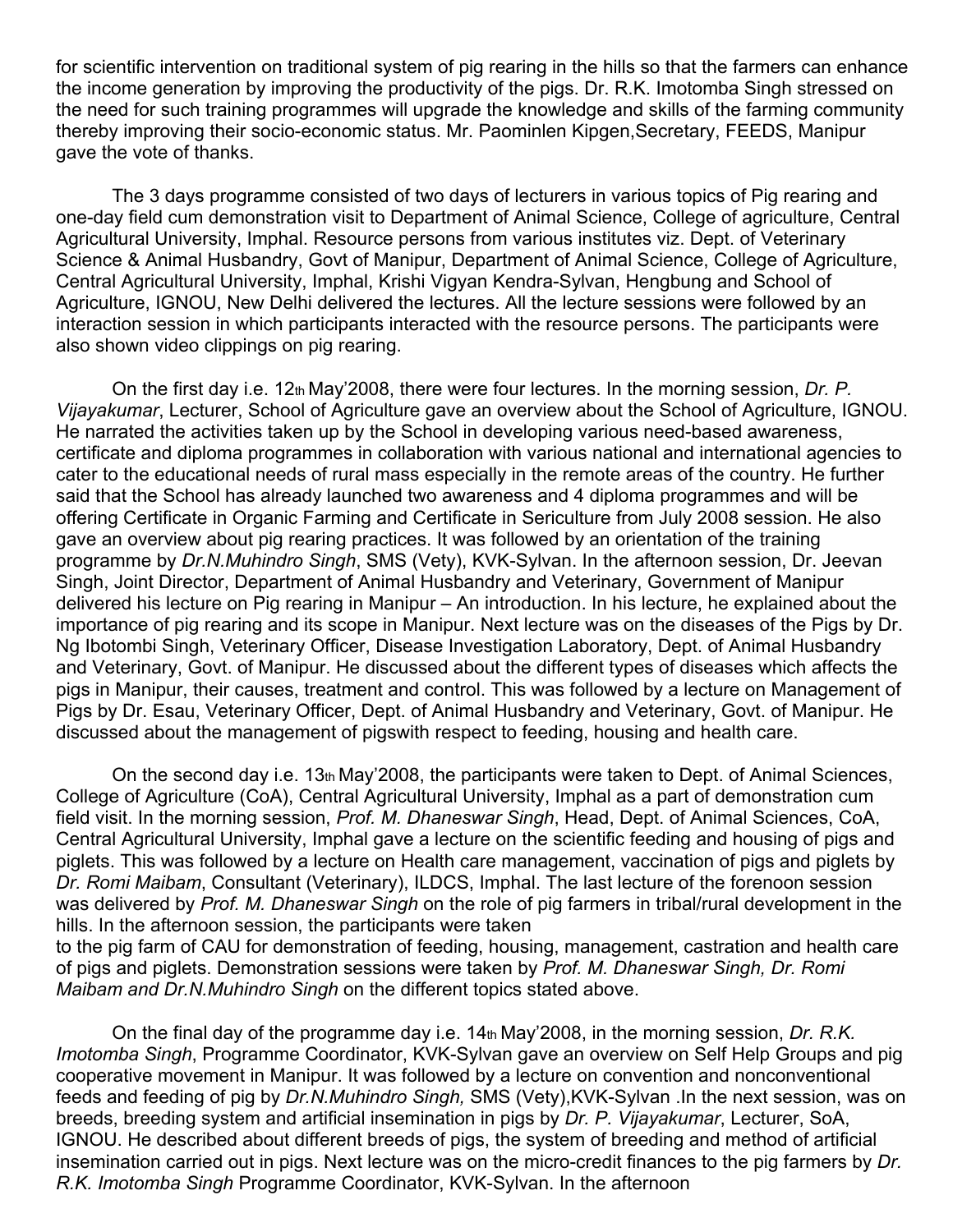session*, Mr. L. Nilkumar Singh,* Consultant (Fisheries) discussion about the Integrated Farming System. He elaborated on the Piggery-Horticulture crops-Fishery farming system. This was followed by a lecture on the economics of pig rearing by *Dr. Esau*, Veterinary Officer, Dept. Veterinary Science and Animal Husbandry, Govt. of Manipur. Video films on various topics of pig rearing were also screened during the programme.

In the valedictory function, *Dr. R.K. Imotomba Singh*, Programme Coordinator, KVK-Sylvan, *Dr. Joseph Kuba*, Assistant Regional Director, IGNOU Regional Centre, Imphal, *Dr. P. Vijayakumar* and *Dr. N.Muhindro Singh* were present. Dr. Joseph Kuba emphasised on the need for such training programmes by IGNOU in Manipur in collaboration with various Institutions and NGOs to enhance the knowledge and skills of the farmers. Dr. R.K. Imotomba Singh stressed the need for such training programme for the farming community of the district in collaboration with different institutions. Healso highly appreciated and acknowledged the School of Agriculture, IGNOU, New Delhi and the Regional Director, IGNOU, Imphal Centre, Manipur for sponsoring the training programme. The training programme concluded with distribution of certificates to the participants.

Feedback from the participants revealed that the training programme was quite useful for them and they were inspired to take up Pig rearing in large scale. They also revealed that they had gained lot of technical skills from this programme which can utilized for improving their existing management of pigs. Some of the participants also expressed that they have gained knowledge regarding new scientific techniques employed in Pig rearing and they will be sharing the information and knowledge gained through this training with their family, friends and neighbouring farmers. The participants also promised that they will be implemented the knowledge gained from this training programme in their day to day management of Pigs.

## **Conclusion:**

Pig rearing is one of the major activities taken up by farmers in Manipur as there is a great demand for pork and its products. But, most of the farmer practice pig rearing based on the knowledge gained from their ancestors and neighbours. In order to improve their socio-economic status, they should be aware of the recent developments and research findings which will help them to improve the meat productivity. Hence, it is suggested that such training programme can be organised in other states of north-east to enlighten the knowledge and skills of farmers and to inspire them to take up pig rearing in large scale.

#### DETAILED PROGRAMME OF THE **" THREE DAY AWARENESS CUM TRAINING PROGRAMME ON PIG REARING FOR**

**FARMERS OF SENAPATI DISTRICT, MANIPUR "**  *Sponsored by : Indira Gandhi National Open University, New Delhi. Organized by : Krishi Vigyan Kendra Sylvan, Hengbung, Senapati District, Manipur. Duration : 12th to 14th May'2008.* 

*Training Coordinator : Dr.N.Muhindro Singh, Subject Matter Specialist (Vety. &AH),KVKSylvan, Hengbung.* 

#### **12th May, 2008 (Monday)**

9.00- 9.30 am Registration by participants / trainees. 9.30- 9.55 am Inauguration of Training Programme. *Session Time Topics Resource Persons*  I 10.00-11.00 am Orientation of the Programme.

**Dr.N.Muhindro Singh**  SMS(Vety), KVK-Sylvan, Senapati Dist., Manipur 11.00-11.15 am Tea Break II 11.15-12.00 am Overview about School of Agriculture and pig rearing